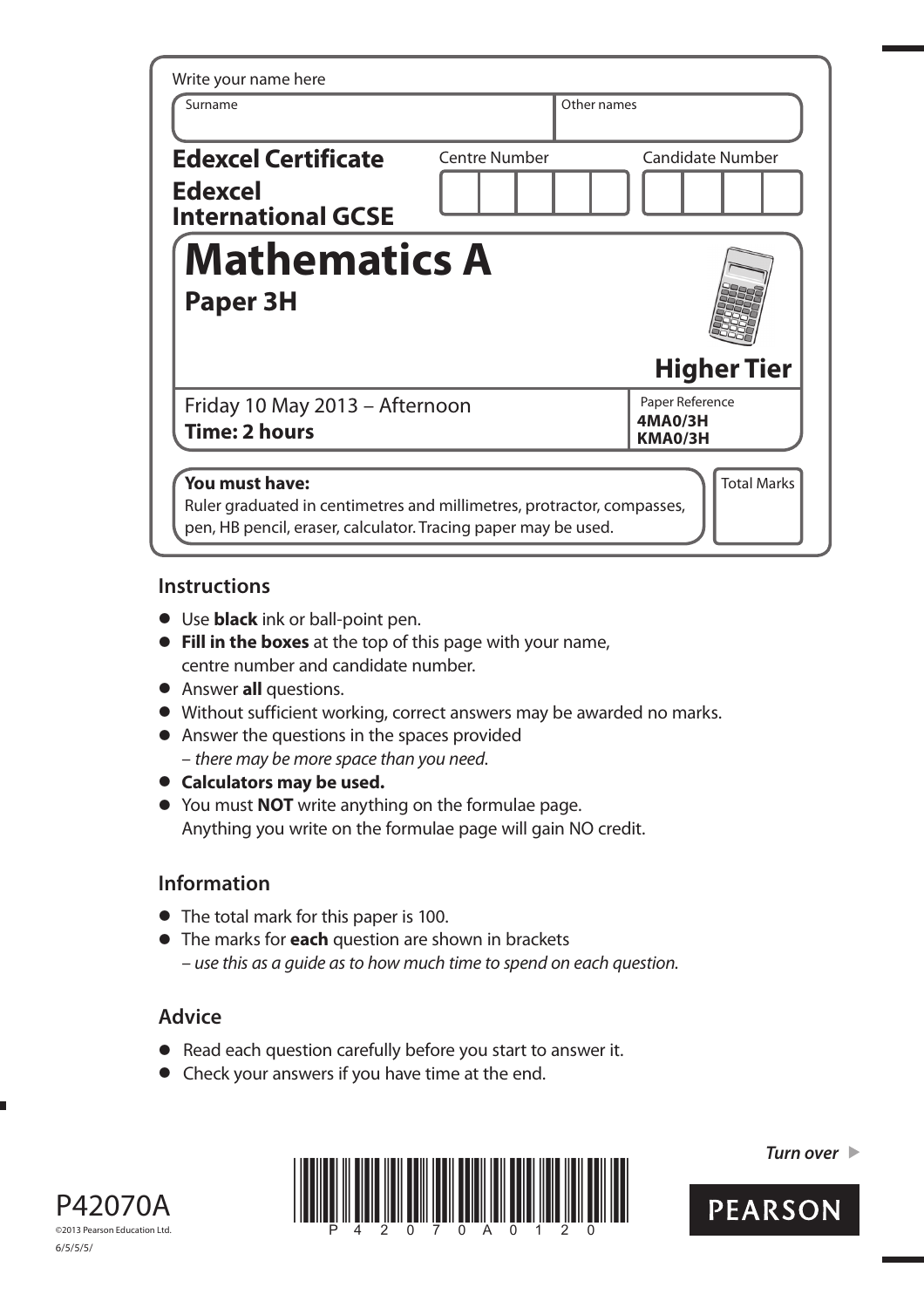

**\* A** 2007 And **And And And And And And And And And And**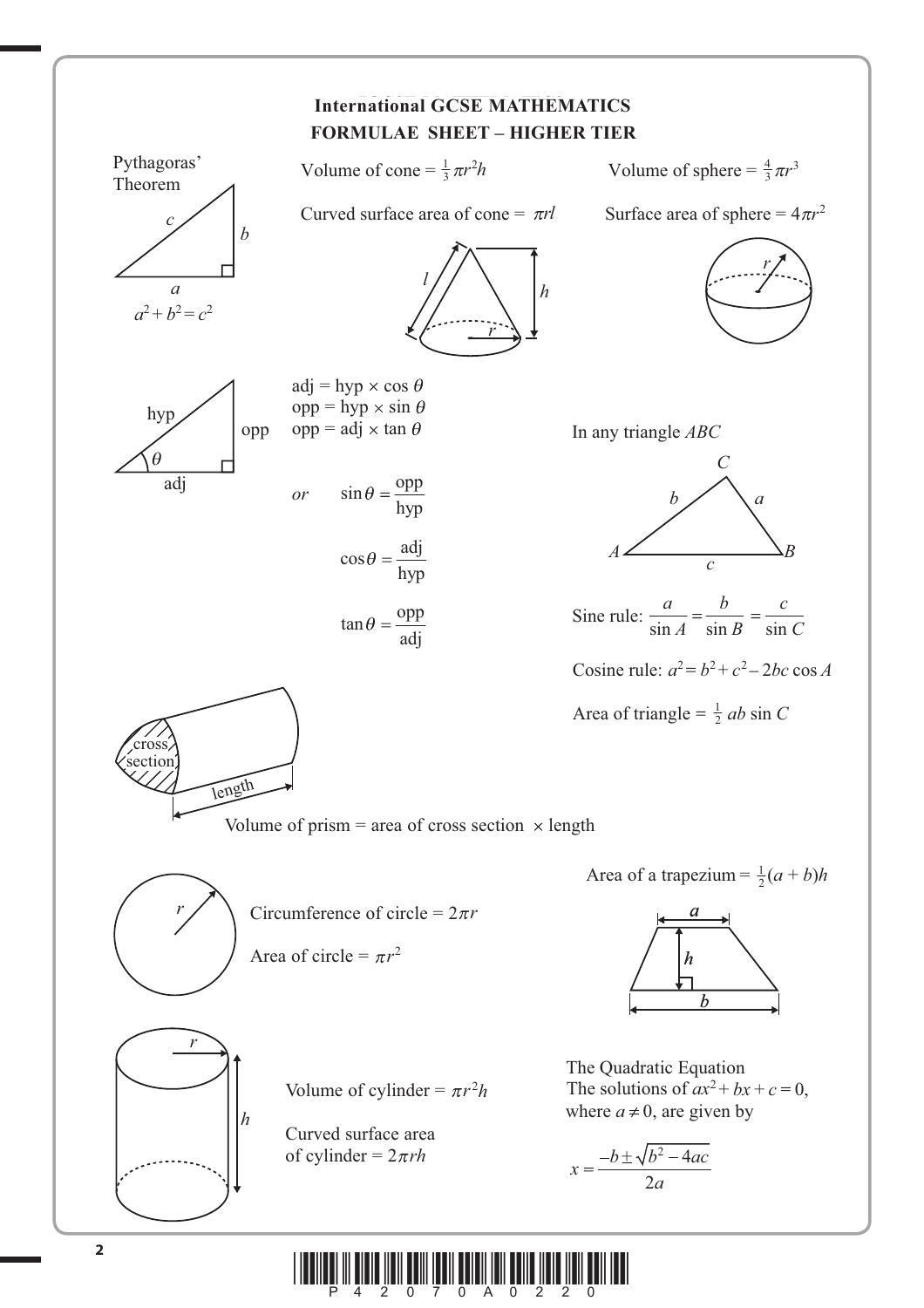### **Answer ALL TWENTY TWO questions.**

#### **Write your answers in the spaces provided.**

### **You must write down all stages in your working.**

**1** The table shows information about the mark scored on an examination question by each of 40 students.

| <b>Mark</b> | Number of<br>students |
|-------------|-----------------------|
|             | 13                    |
|             | $\overline{2}$        |
| 2           | 3                     |
| 3           | Ջ                     |
|             | 14                    |

Work out the mean mark.

## **(Total for Question 1 is 3 marks)**



...........................................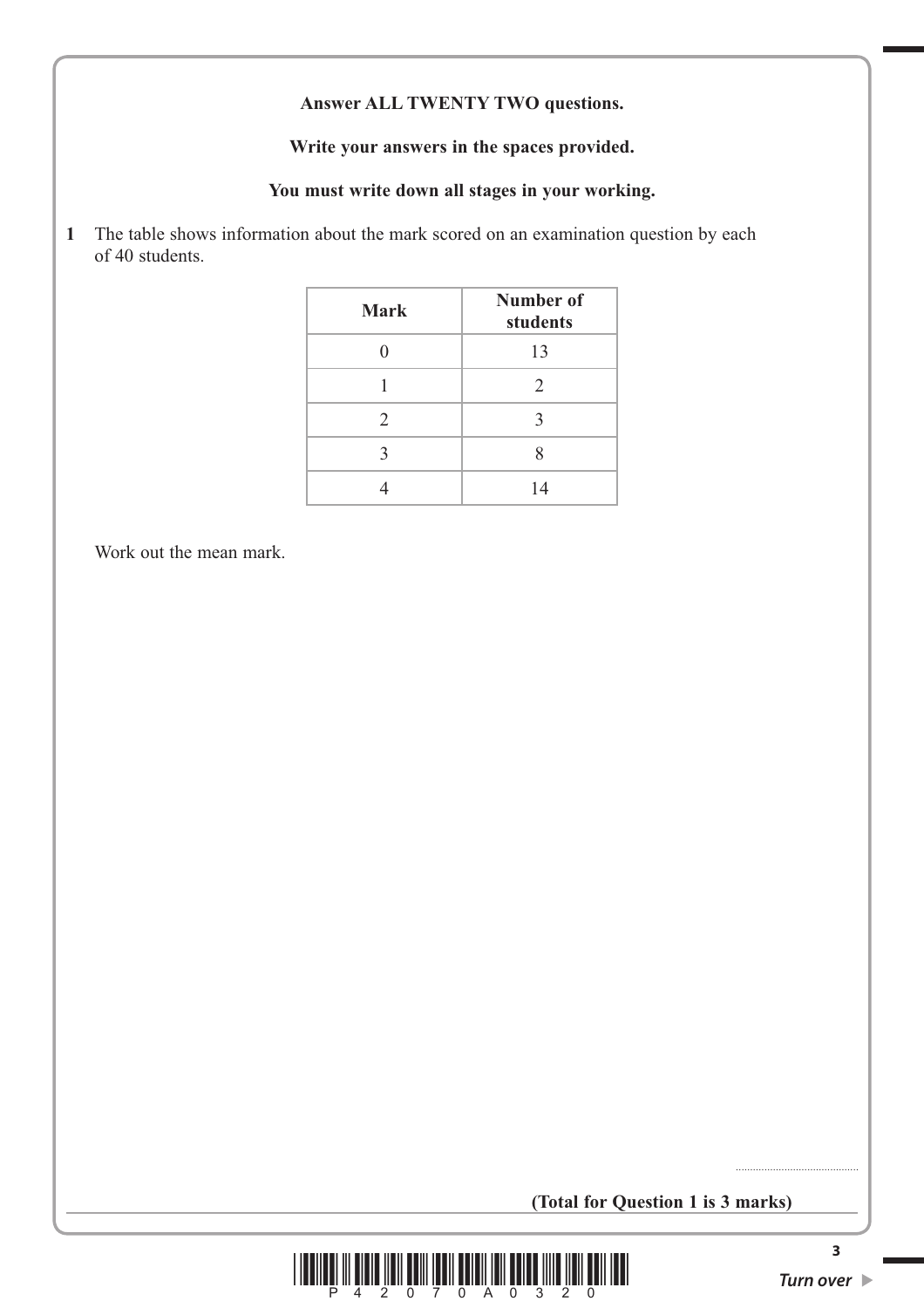| $\boldsymbol{2}$                                                                                                                                                                                                                                                                                                                                                                                                                                                   | (a) Work out the value of $\frac{\sqrt{7.4}}{9.8 - 2.1}$<br>Give your answer as a decimal.<br>Write down all the figures on your calculator display. |     |  |
|--------------------------------------------------------------------------------------------------------------------------------------------------------------------------------------------------------------------------------------------------------------------------------------------------------------------------------------------------------------------------------------------------------------------------------------------------------------------|------------------------------------------------------------------------------------------------------------------------------------------------------|-----|--|
|                                                                                                                                                                                                                                                                                                                                                                                                                                                                    | (b) Give your answer to part (a) correct to 2 significant figures.                                                                                   | (2) |  |
|                                                                                                                                                                                                                                                                                                                                                                                                                                                                    | (Total for Question 2 is 3 marks)                                                                                                                    | (1) |  |
| 3                                                                                                                                                                                                                                                                                                                                                                                                                                                                  | (a) Multiply out $6(n-2)$                                                                                                                            |     |  |
|                                                                                                                                                                                                                                                                                                                                                                                                                                                                    | (b) Factorise $p^2 - 5p$                                                                                                                             | (1) |  |
|                                                                                                                                                                                                                                                                                                                                                                                                                                                                    | (c) Solve $\frac{7x-3}{2} = x$<br>Show clear algebraic working.                                                                                      | (2) |  |
|                                                                                                                                                                                                                                                                                                                                                                                                                                                                    | $x =$<br>(Total for Question 3 is 6 marks)                                                                                                           | (3) |  |
| 4<br>$\begin{array}{c} \text{if} \ \text{if} \ \text{if} \ \text{if} \ \text{if} \ \text{if} \ \text{if} \ \text{if} \ \text{if} \ \text{if} \ \text{if} \ \text{if} \ \text{if} \ \text{if} \ \text{if} \ \text{if} \ \text{if} \ \text{if} \ \text{if} \ \text{if} \ \text{if} \ \text{if} \ \text{if} \ \text{if} \ \text{if} \ \text{if} \ \text{if} \ \text{if} \ \text{if} \ \text{if} \ \text{if} \ \text{if} \ \text{if} \ \text{if} \ \text{if} \ \text{$ |                                                                                                                                                      |     |  |

 $\sqrt{2}$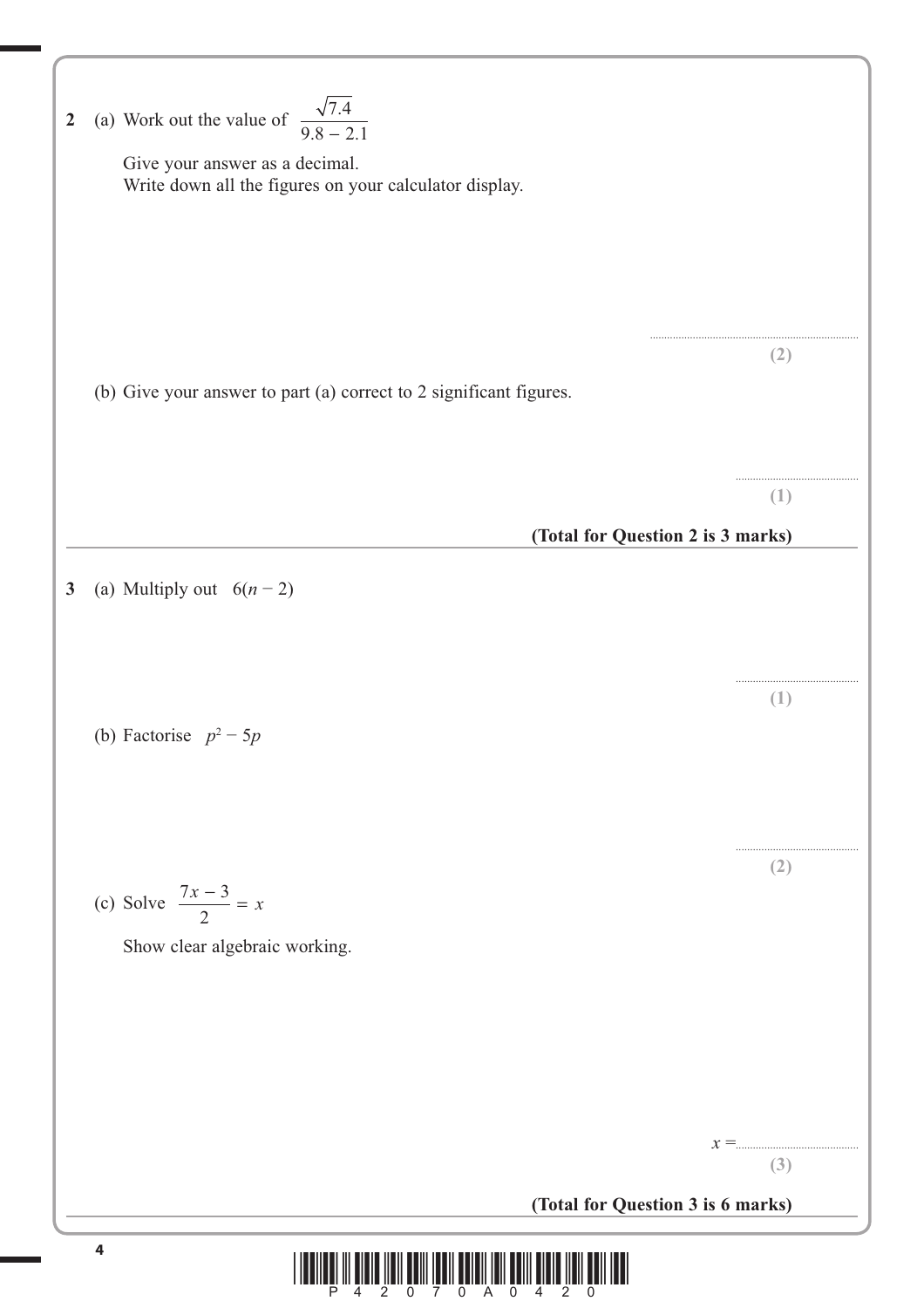

![](_page_4_Picture_1.jpeg)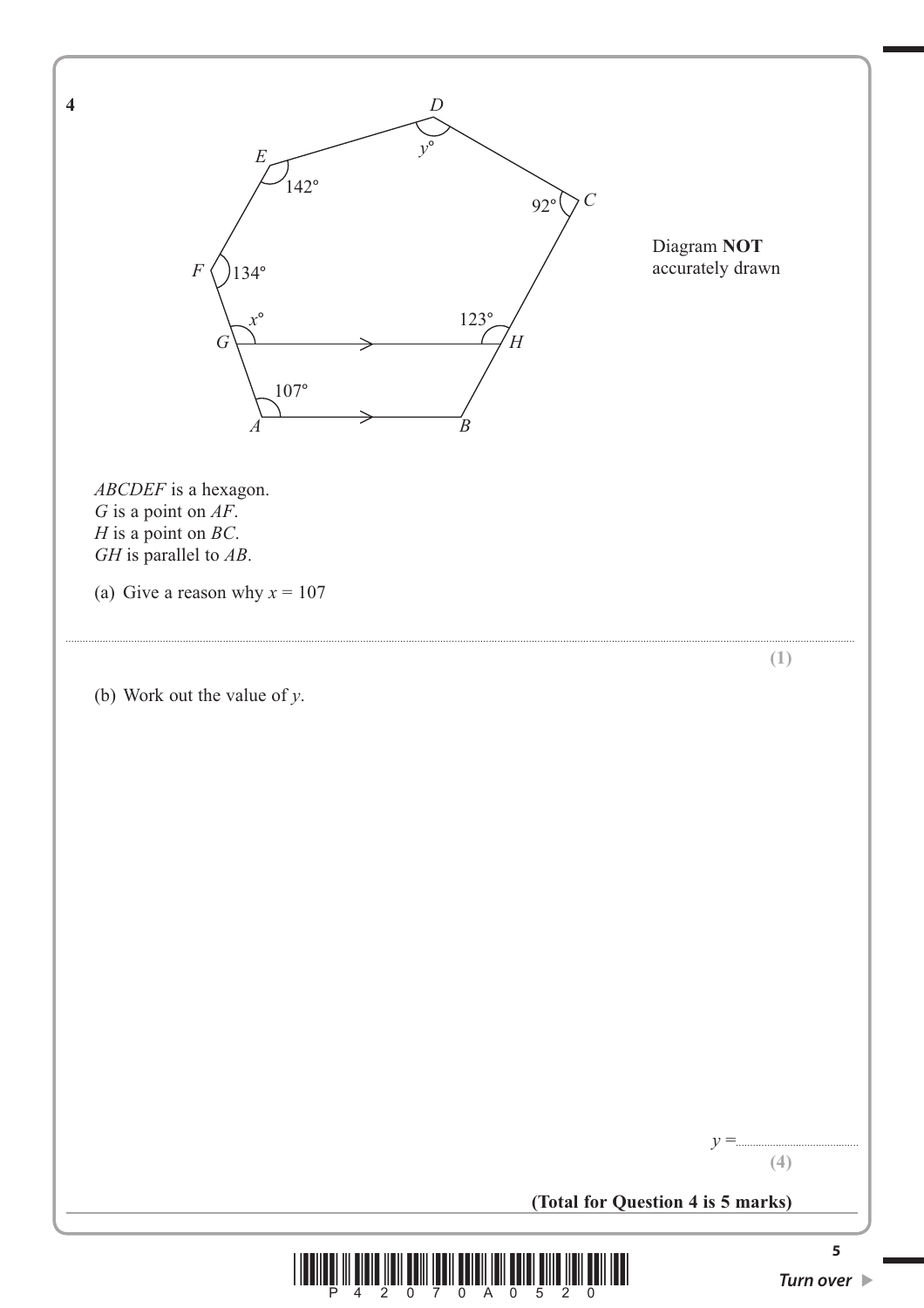![](_page_5_Figure_0.jpeg)

Diagram **NOT**

 The shape in the diagram is made from a rectangle and a right-angled triangle. The diagram shows, in terms of *x* and *y*, the lengths, in centimetres, of the sides of the rectangle and of the triangle.

The perimeter, *P* cm, of the shape is given by the formula

 $P = 12x + 2y$ 

(a) Work out the value of *x* when  $P = 43$  and  $y = 6.5$ 

(b) Find, in terms of x and y, a formula for the area,  $A \text{ cm}^2$ , of the shape. Give your answer as simply as possible.

*A* =................................................................. **(2)**

*x* =........................................... **(3)**

**(Total for Question 5 is 5 marks)**

![](_page_5_Picture_9.jpeg)

**5**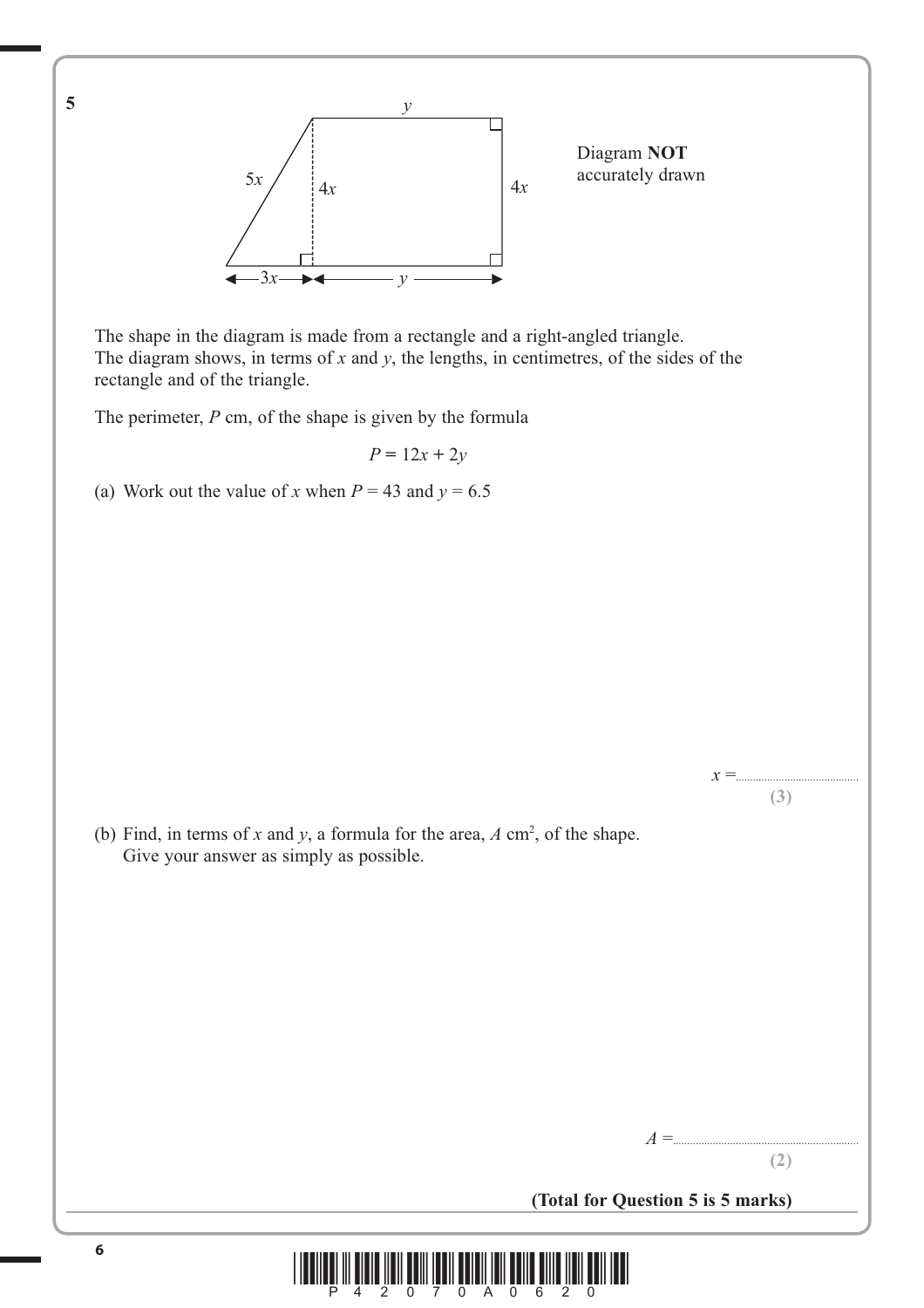| 6               | An airline increases the prices of its flights by 8%.            |                                 |
|-----------------|------------------------------------------------------------------|---------------------------------|
|                 | (a) Before the increase, the price of a flight to Cairo was £475 |                                 |
|                 | Work out the price of a flight to Cairo after the increase.      |                                 |
|                 |                                                                  |                                 |
|                 |                                                                  |                                 |
|                 |                                                                  |                                 |
|                 |                                                                  |                                 |
|                 |                                                                  |                                 |
|                 |                                                                  | f<br>(3)                        |
|                 | (b) The increase in price of a flight to Mumbai was £48          |                                 |
|                 | Work out the price of a flight to Mumbai after the increase.     |                                 |
|                 |                                                                  |                                 |
|                 |                                                                  |                                 |
|                 |                                                                  |                                 |
|                 |                                                                  |                                 |
|                 |                                                                  |                                 |
|                 |                                                                  |                                 |
|                 |                                                                  | (3)                             |
|                 | (Total for Question 6 is 6 marks)                                |                                 |
|                 |                                                                  |                                 |
| $7\overline{ }$ | $S = \{s, q, u, a, r, e\}$<br>$V = \{a, e, i, o, u\}$            |                                 |
|                 | List the members of the set                                      |                                 |
|                 | (i) $S \cap V$                                                   |                                 |
|                 |                                                                  |                                 |
|                 |                                                                  |                                 |
|                 |                                                                  |                                 |
|                 | (ii) $S \cup V$                                                  |                                 |
|                 |                                                                  |                                 |
|                 |                                                                  |                                 |
|                 | (Total for Question 7 is 2 marks)                                |                                 |
|                 |                                                                  | 7                               |
|                 |                                                                  | Turn over $\blacktriangleright$ |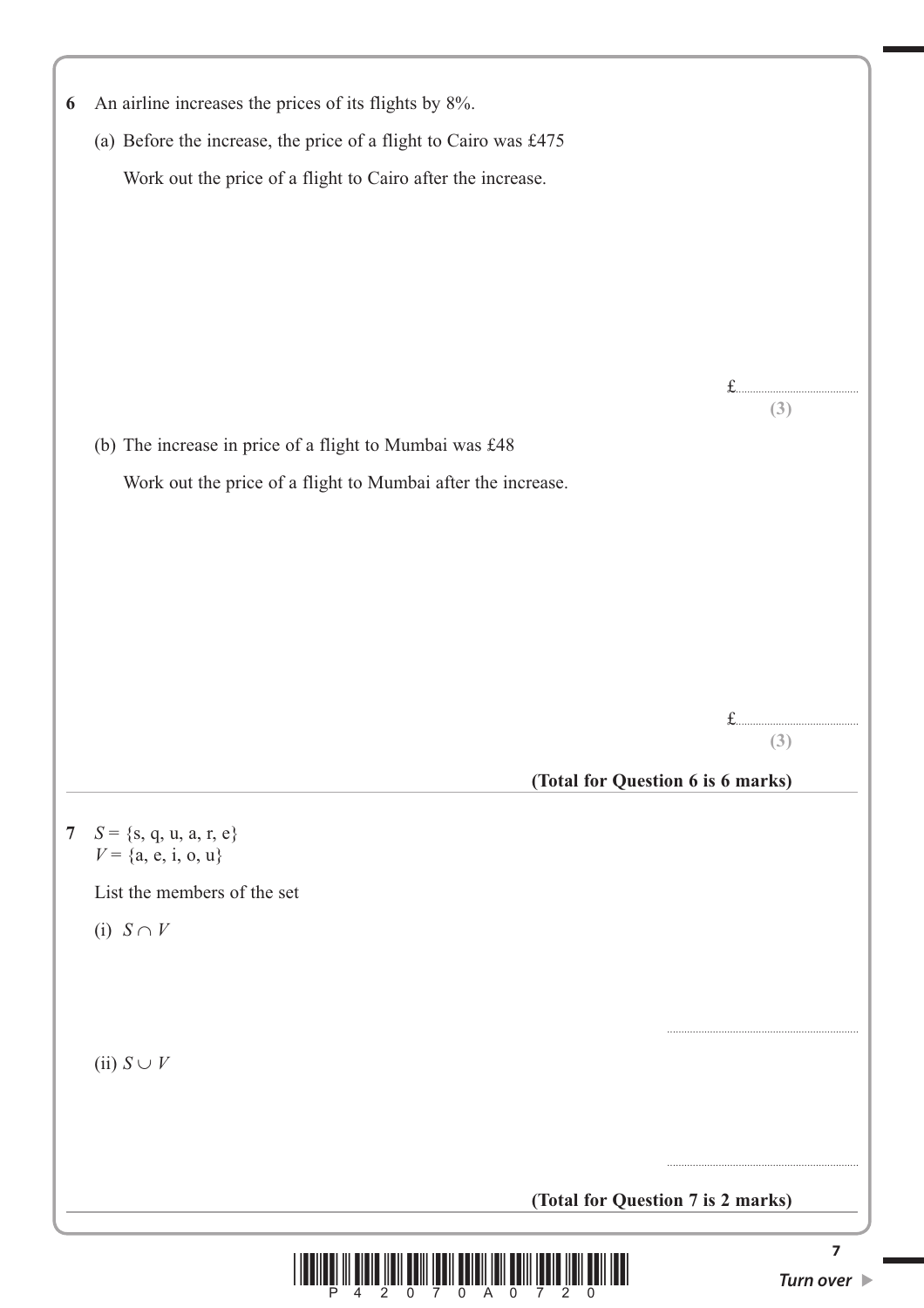![](_page_7_Figure_0.jpeg)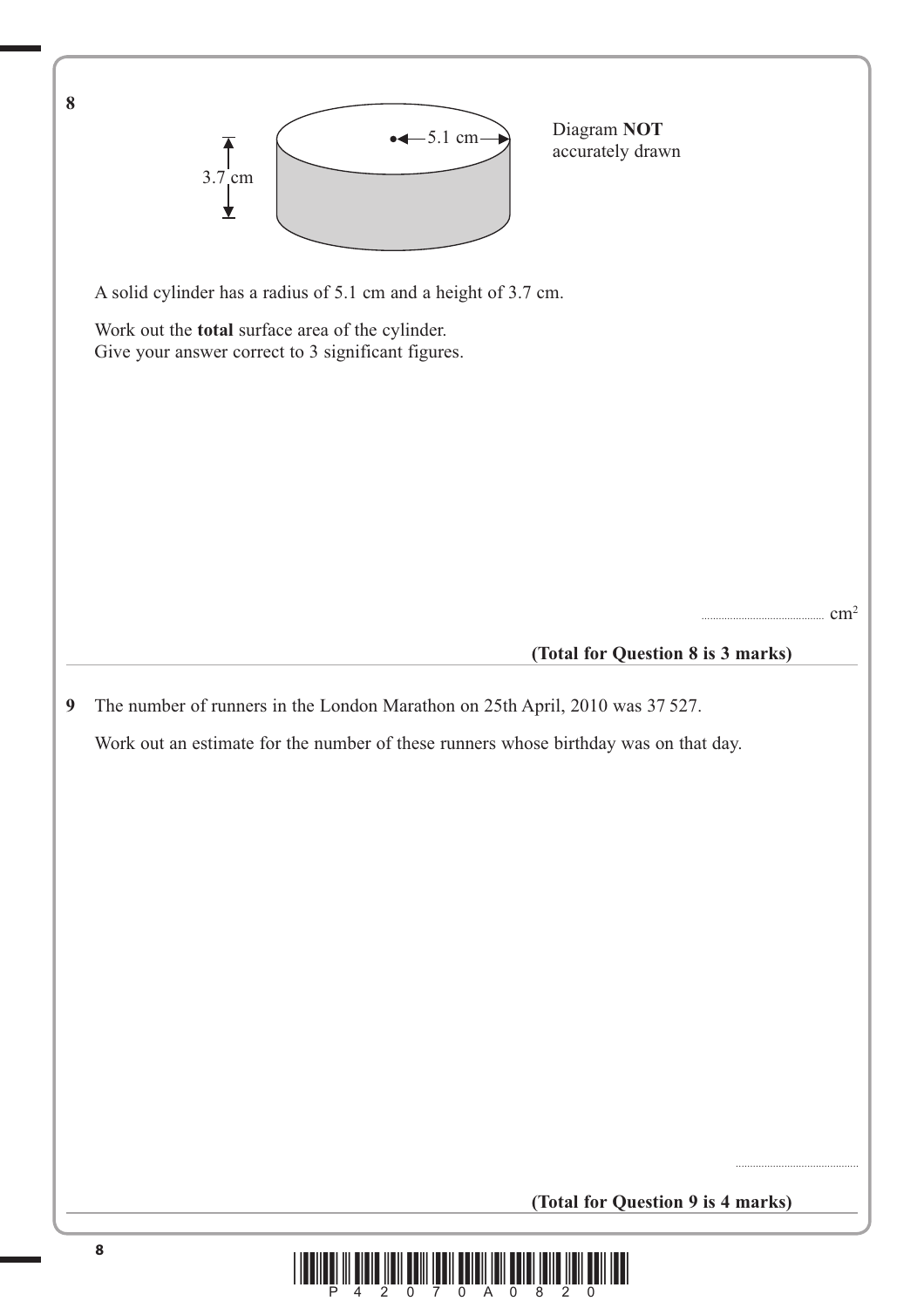![](_page_8_Figure_0.jpeg)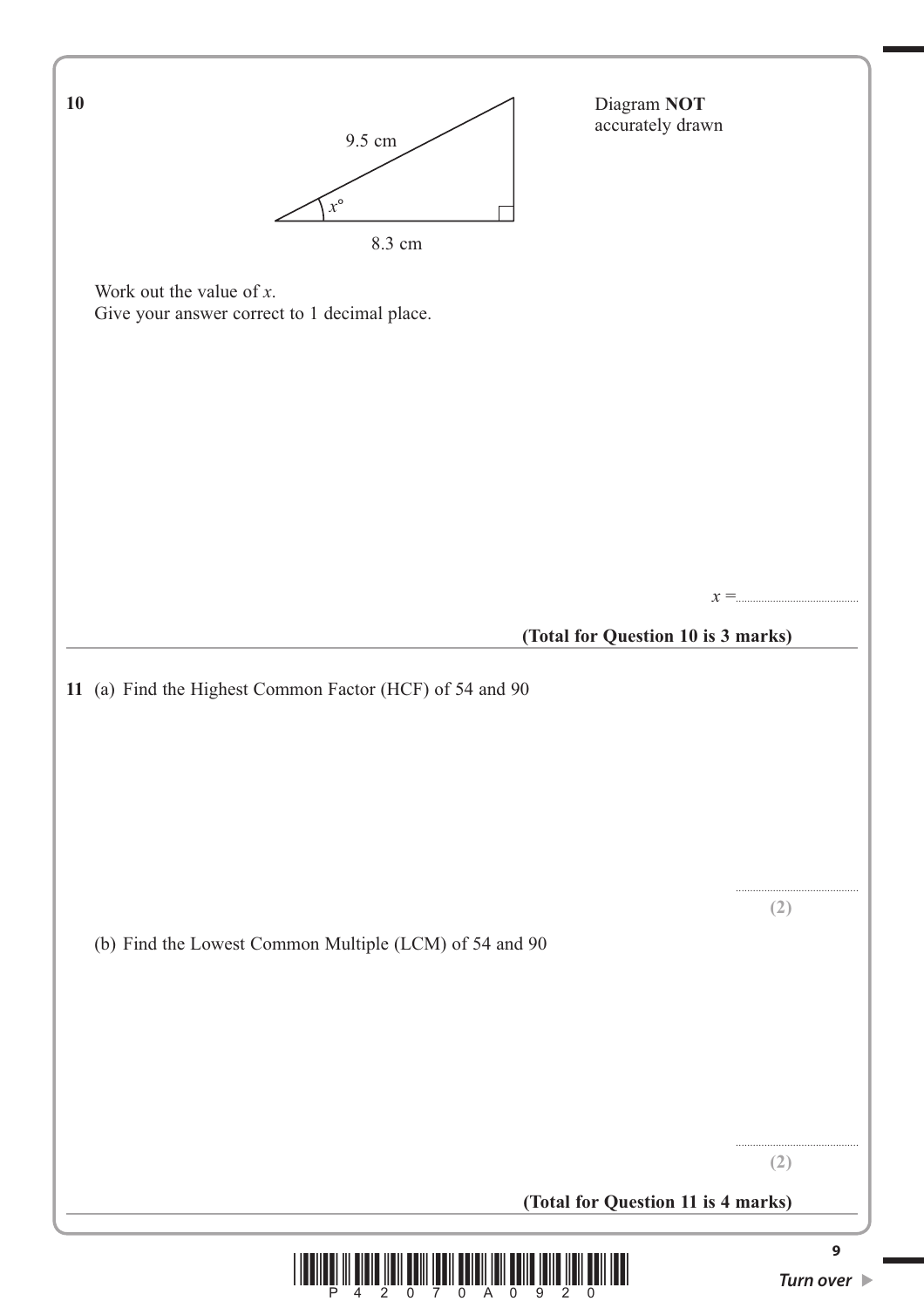![](_page_9_Figure_0.jpeg)

**(2)**

![](_page_9_Figure_1.jpeg)

![](_page_9_Figure_2.jpeg)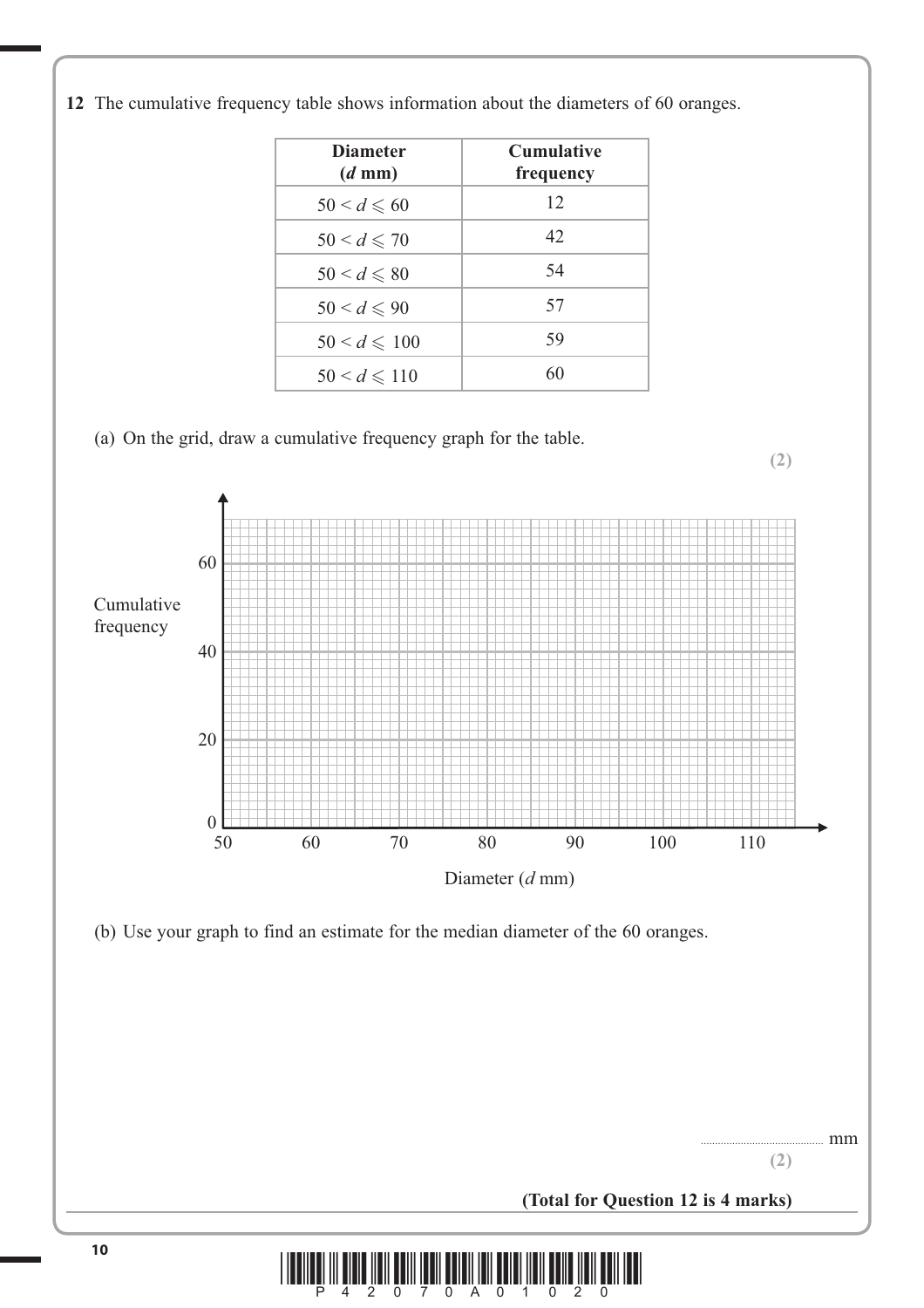![](_page_10_Figure_0.jpeg)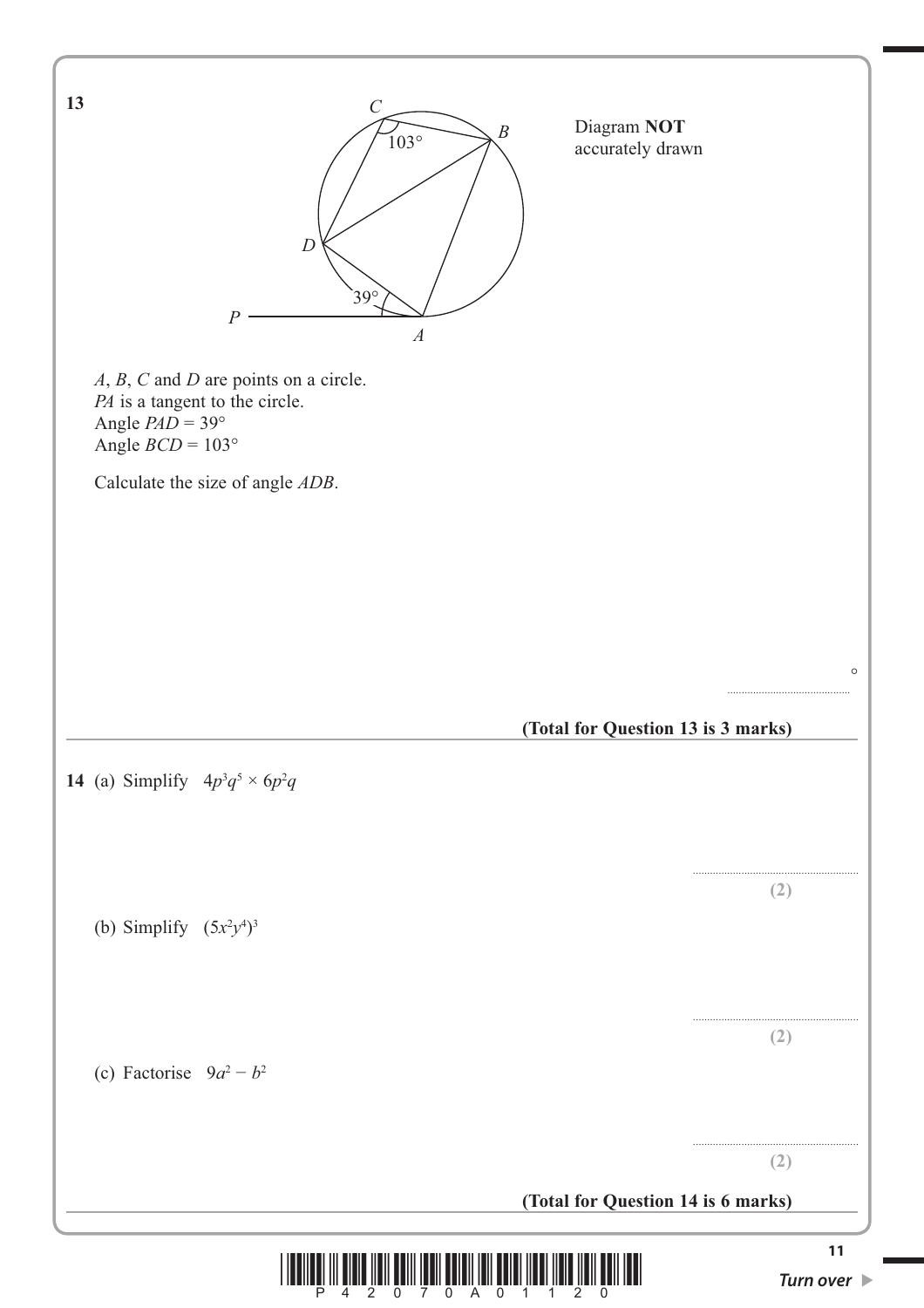![](_page_11_Figure_0.jpeg)

![](_page_11_Picture_1.jpeg)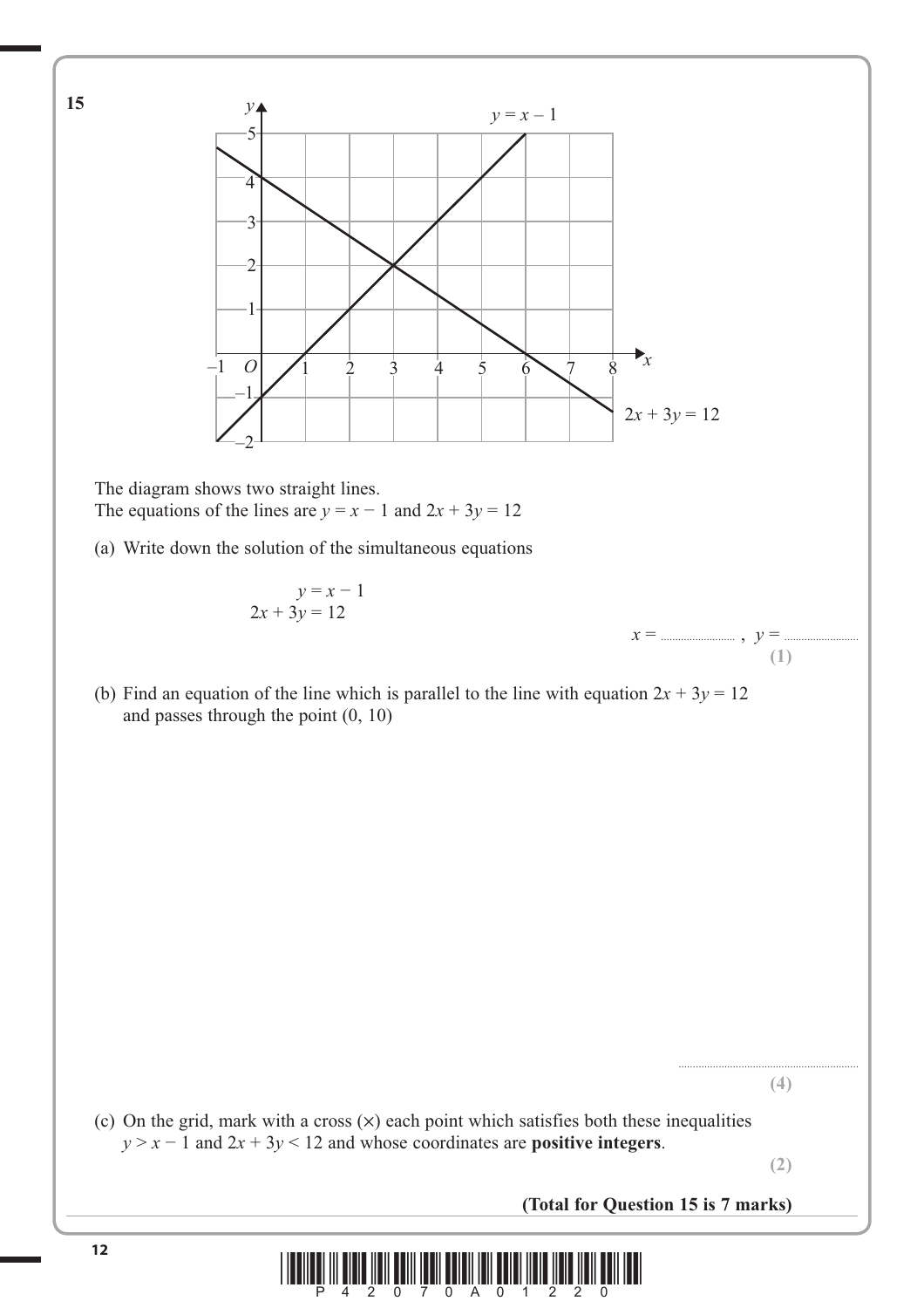![](_page_12_Figure_0.jpeg)

 $\overline{2}$  $\overline{\phantom{0}}$ 

P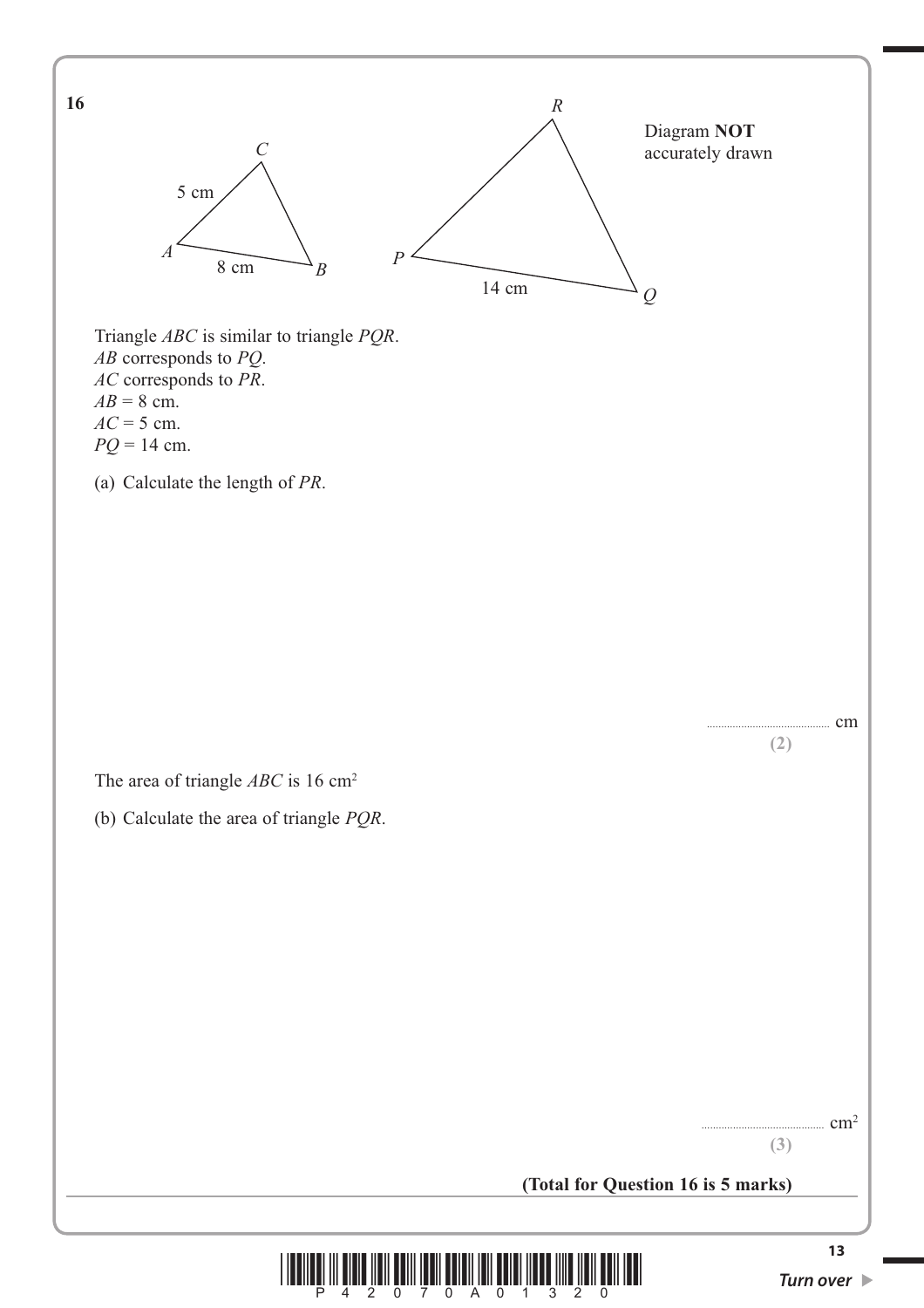| 17 Parveen travels to school either by bicycle or by bus.                            |  |  |
|--------------------------------------------------------------------------------------|--|--|
| The probability that, on any day, she will travel by bicycle is 0.7                  |  |  |
| When she travels by bicycle, the probability that she will be late for school is 0.2 |  |  |
| When she travels by bus, the probability that she will be late for school is 0.1     |  |  |
|                                                                                      |  |  |

 (a) Calculate the probability that, on a randomly chosen day, Parveen will travel by bus and be late for school.

**(2)**

...........................................

 (b) Calculate the probability that, on a randomly chosen day, Parveen will not be late for school.

**(3)**

...........................................

**(Total for Question 17 is 5 marks)**

**Do NOT write in this space.**

![](_page_13_Picture_7.jpeg)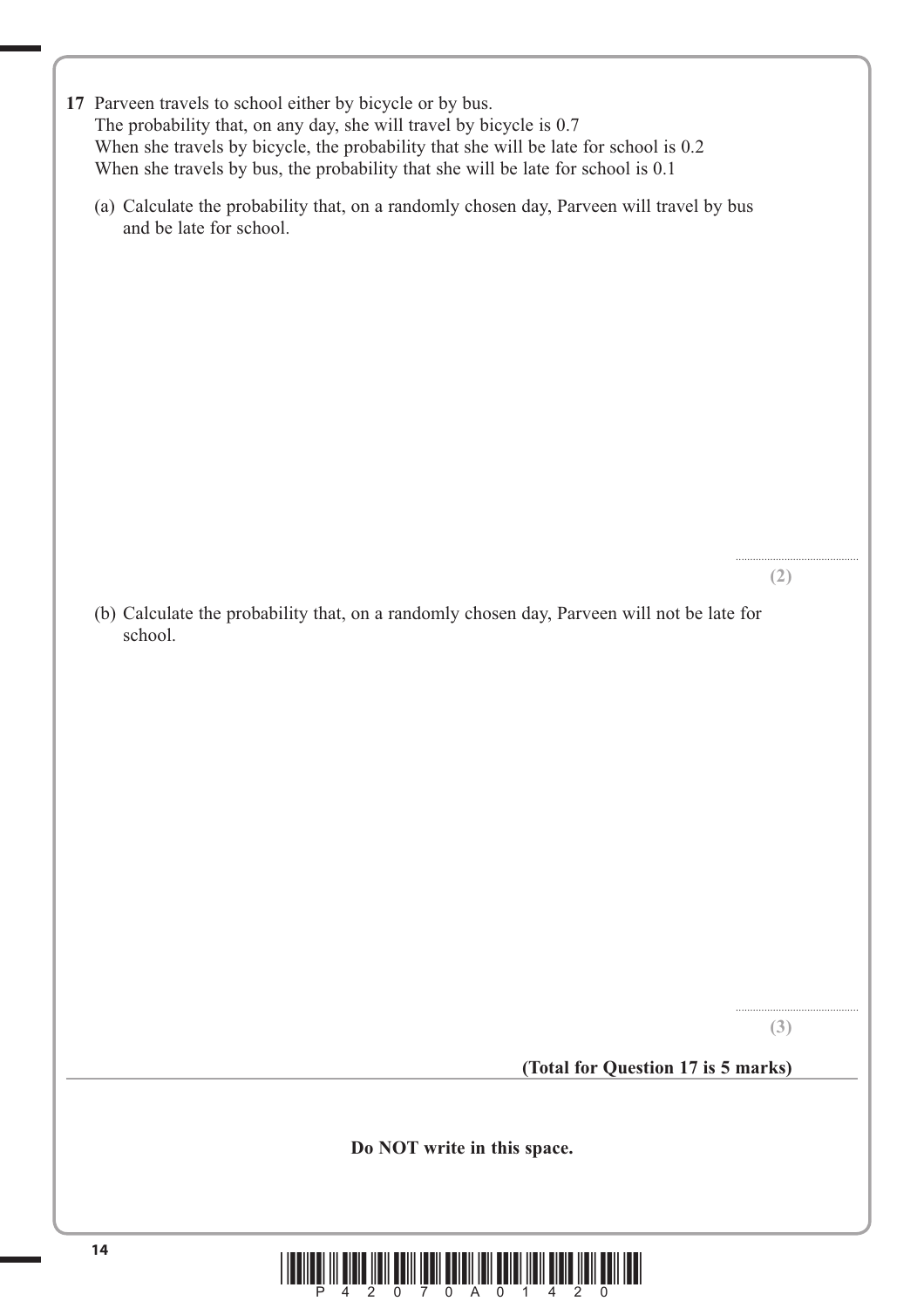![](_page_14_Figure_0.jpeg)

Diagram **NOT** accurately drawn

*P* and *Q* are two points on a coast. *P* is due North of *Q*. A ship is at the point *S*. *PS* = 2.9 km. The bearing of the ship from *P* is 062° The bearing of the ship from *Q* is 036°

 Calculate the distance *QS*. Give your answer correct to 3 significant figures.

 $\ldots$  km

**(Total for Question 18 is 3 marks)**

![](_page_14_Picture_6.jpeg)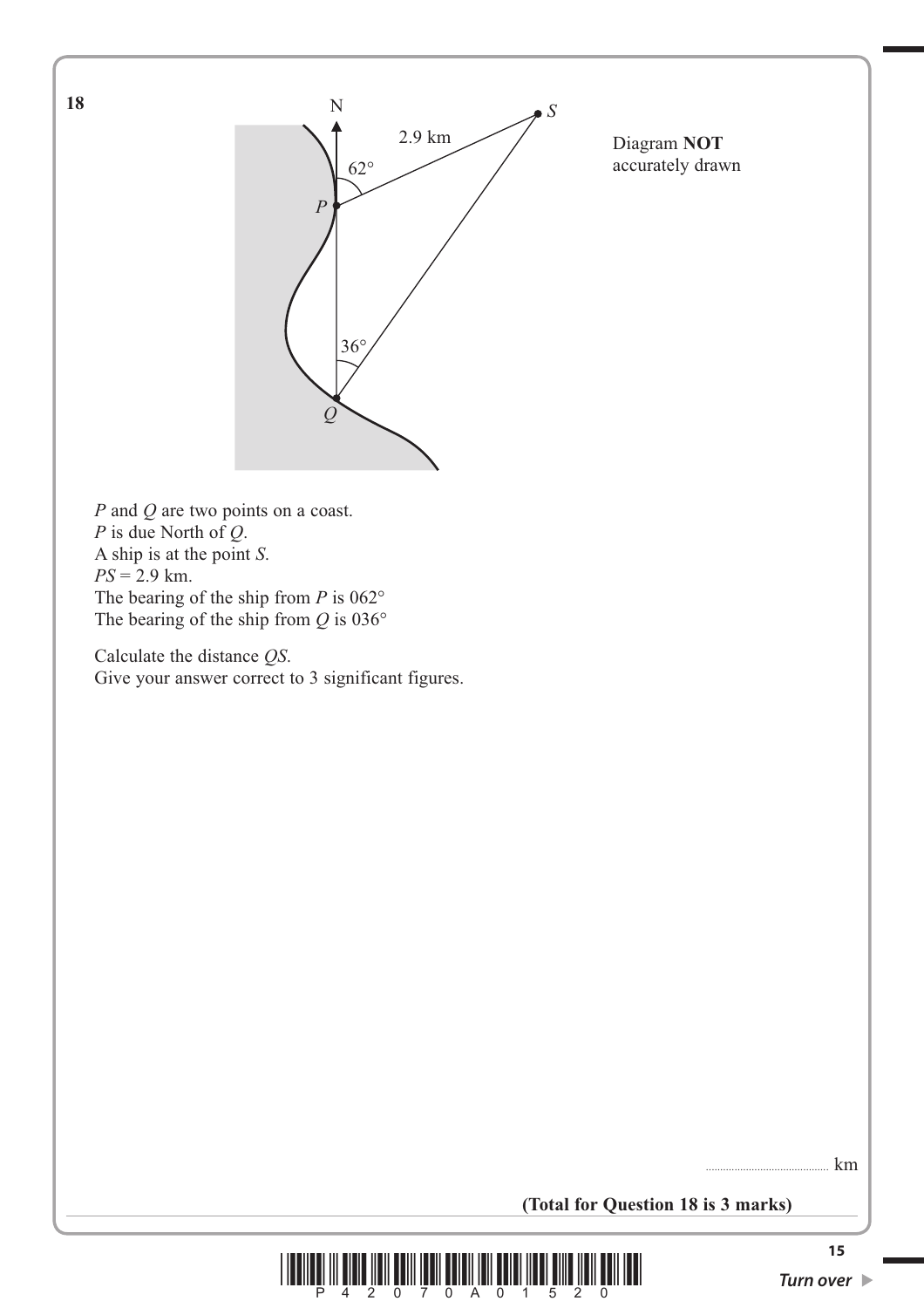| 19 (a) Correct to the nearest millimetre, the length of a side of a regular hexagon is 3.6 cm. |     |  |  |  |
|------------------------------------------------------------------------------------------------|-----|--|--|--|
| Calculate the upper bound for the perimeter of the regular hexagon.                            |     |  |  |  |
|                                                                                                |     |  |  |  |
|                                                                                                |     |  |  |  |
|                                                                                                |     |  |  |  |
|                                                                                                |     |  |  |  |
|                                                                                                |     |  |  |  |
|                                                                                                |     |  |  |  |
|                                                                                                |     |  |  |  |
|                                                                                                | cm  |  |  |  |
|                                                                                                | (2) |  |  |  |
| (b) Correct to 1 significant figure, the area of a rectangle is $80 \text{ cm}^2$              |     |  |  |  |
| Correct to 2 significant figures, the length of the rectangle is 12 cm.                        |     |  |  |  |
|                                                                                                |     |  |  |  |
| Calculate the lower bound for the width of the rectangle.<br>Show your working clearly.        |     |  |  |  |
|                                                                                                |     |  |  |  |
|                                                                                                |     |  |  |  |
|                                                                                                |     |  |  |  |
|                                                                                                |     |  |  |  |
|                                                                                                |     |  |  |  |
|                                                                                                |     |  |  |  |
|                                                                                                |     |  |  |  |
|                                                                                                |     |  |  |  |
|                                                                                                |     |  |  |  |
|                                                                                                |     |  |  |  |
|                                                                                                |     |  |  |  |
|                                                                                                | cm  |  |  |  |
|                                                                                                | (3) |  |  |  |
| (Total for Question 19 is 5 marks)                                                             |     |  |  |  |
|                                                                                                |     |  |  |  |
|                                                                                                |     |  |  |  |
|                                                                                                |     |  |  |  |
|                                                                                                |     |  |  |  |
|                                                                                                |     |  |  |  |
|                                                                                                |     |  |  |  |
|                                                                                                |     |  |  |  |
|                                                                                                |     |  |  |  |
| Do NOT write in this space.                                                                    |     |  |  |  |
|                                                                                                |     |  |  |  |
|                                                                                                |     |  |  |  |
|                                                                                                |     |  |  |  |
|                                                                                                |     |  |  |  |
|                                                                                                |     |  |  |  |
|                                                                                                |     |  |  |  |
|                                                                                                |     |  |  |  |
|                                                                                                |     |  |  |  |
|                                                                                                |     |  |  |  |

![](_page_15_Picture_1.jpeg)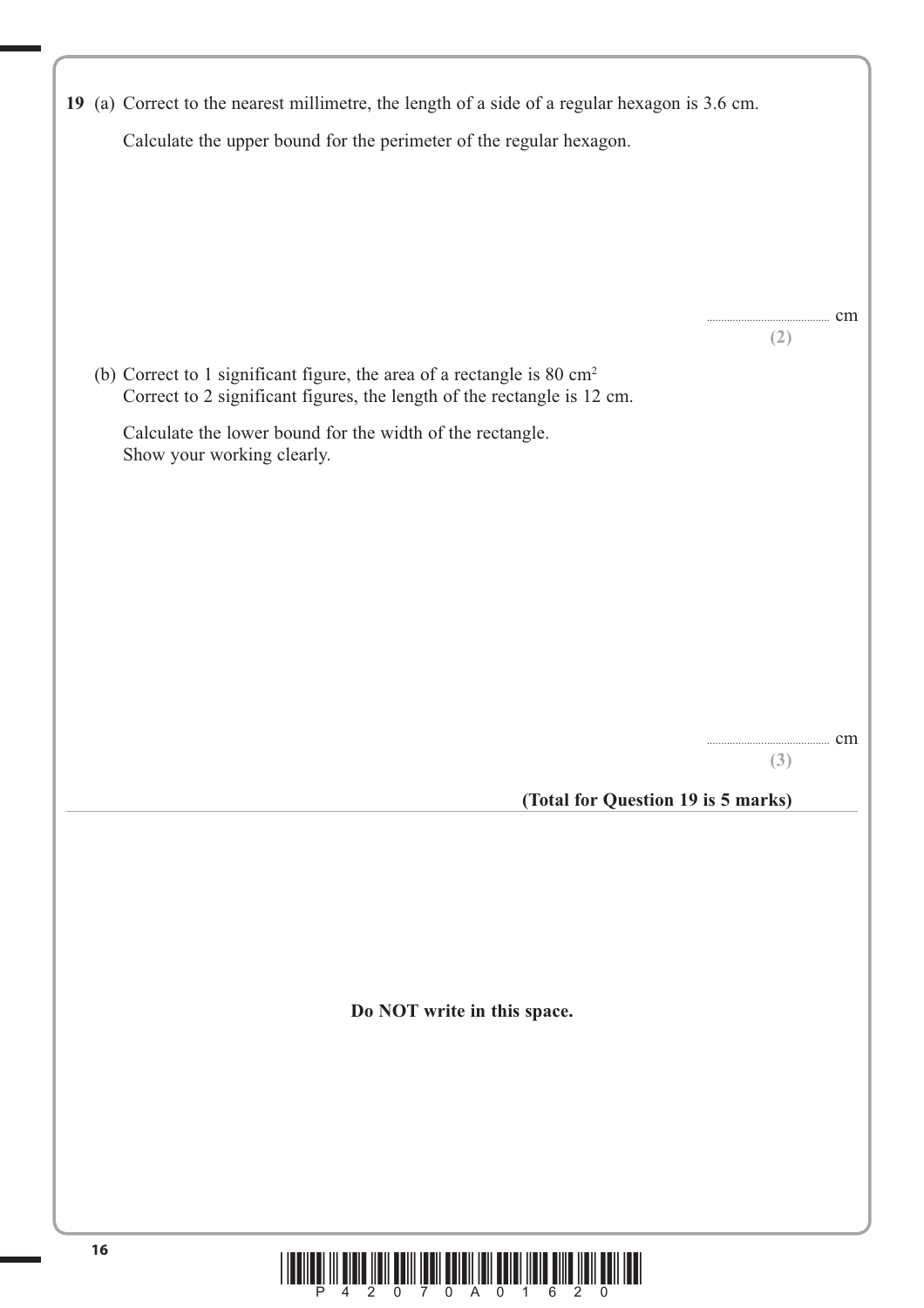![](_page_16_Figure_0.jpeg)

**<sup>17</sup>** Turn over 17 Turn over 19 Turn over 19 Turn over 19 Turn over 19 Turn over 19 Turn over 19 Turn over 19 Turn over 19 Turn over 19 Turn over 19 Turn over 19 Turn over 19 Turn over 19 Turn over 19 Turn over 19 Turn over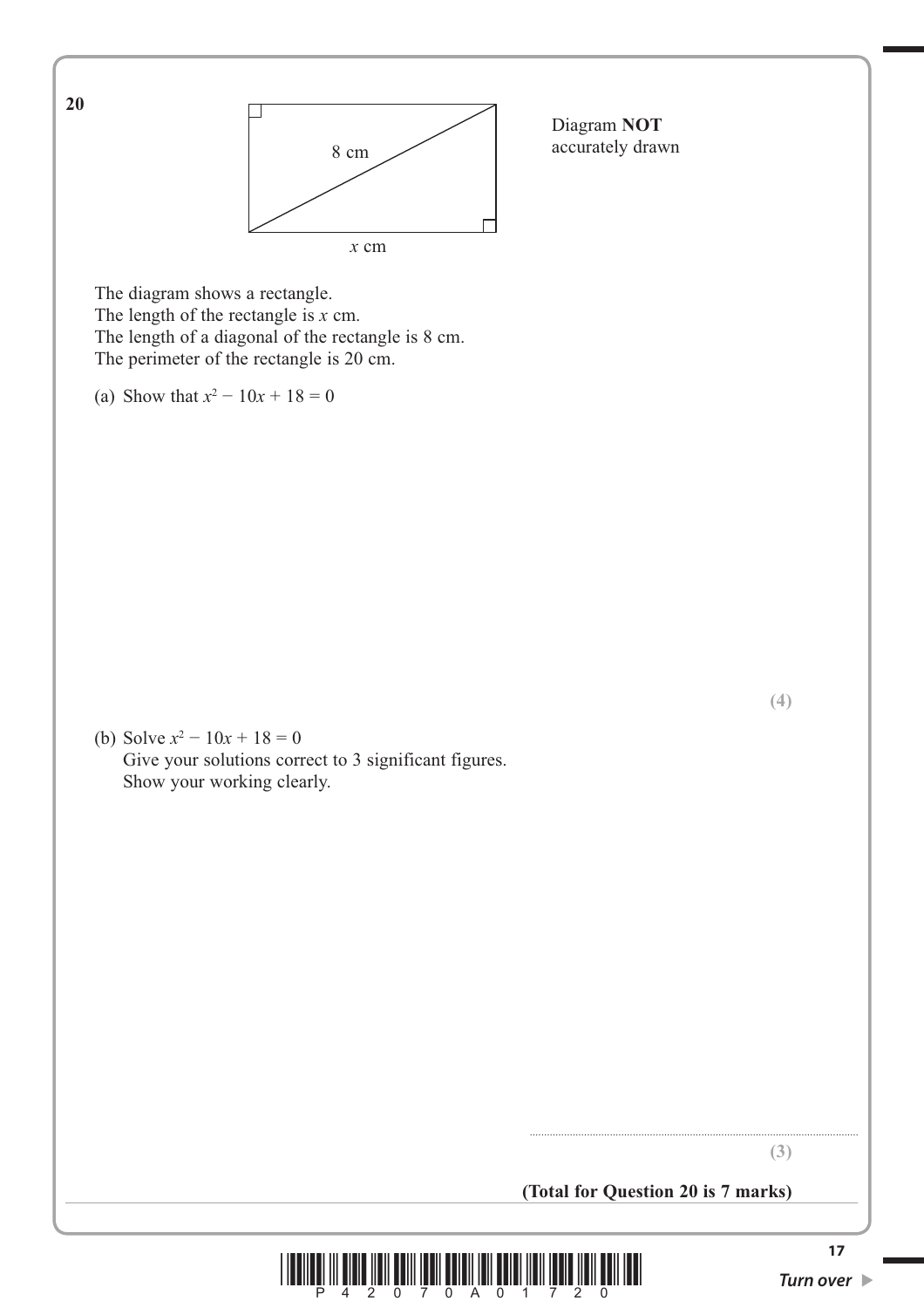**21** Here is a shape. The shape is made from triangle *ABC* and a sector of a circle, centre *C* and radius *CA*. *CA* = 7 cm.  $CB = 16$  cm. Angle  $ACB = 150^\circ$  Calculate the area of the shape. Give your answer correct to 3 significant figures. ........................................... cm2 Diagram **NOT** accurately drawn *B*  $150^\circ$ 7 cm  $\overline{C}$ 9 cm 7 cm *A*

**(Total for Question 21 is 6 marks)**

![](_page_17_Picture_2.jpeg)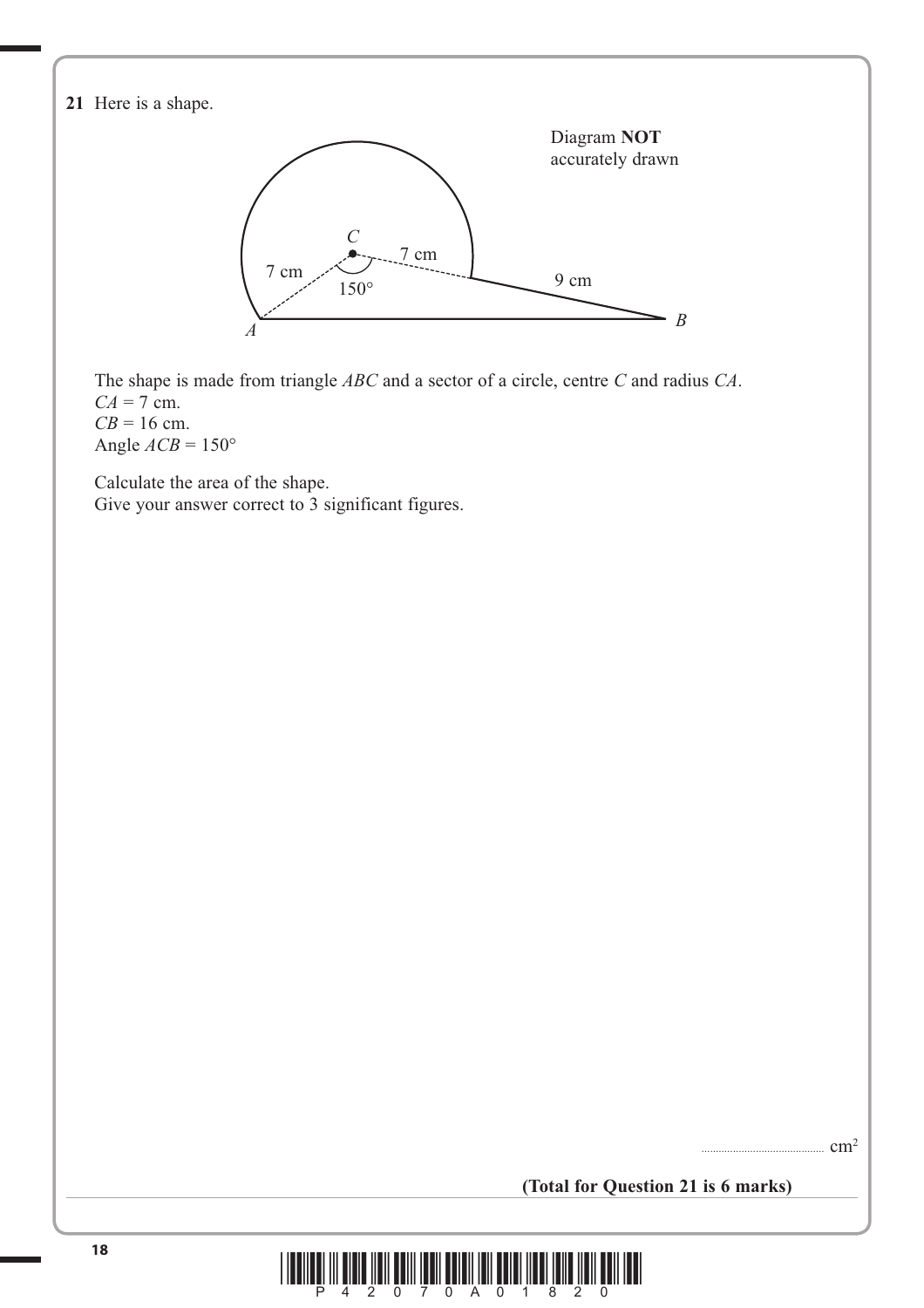**22** Make *y* the subject of  $\frac{y}{x}$ *y*  $+\frac{2y}{x+4} =$ 3

Show your working clearly and give your answer as simply as possible.

*y* =...............................................................

**(Total for Question 22 is 5 marks)**

# **TOTAL FOR PAPER IS 100 MARKS**

**Do NOT write in this space.**

![](_page_18_Picture_6.jpeg)